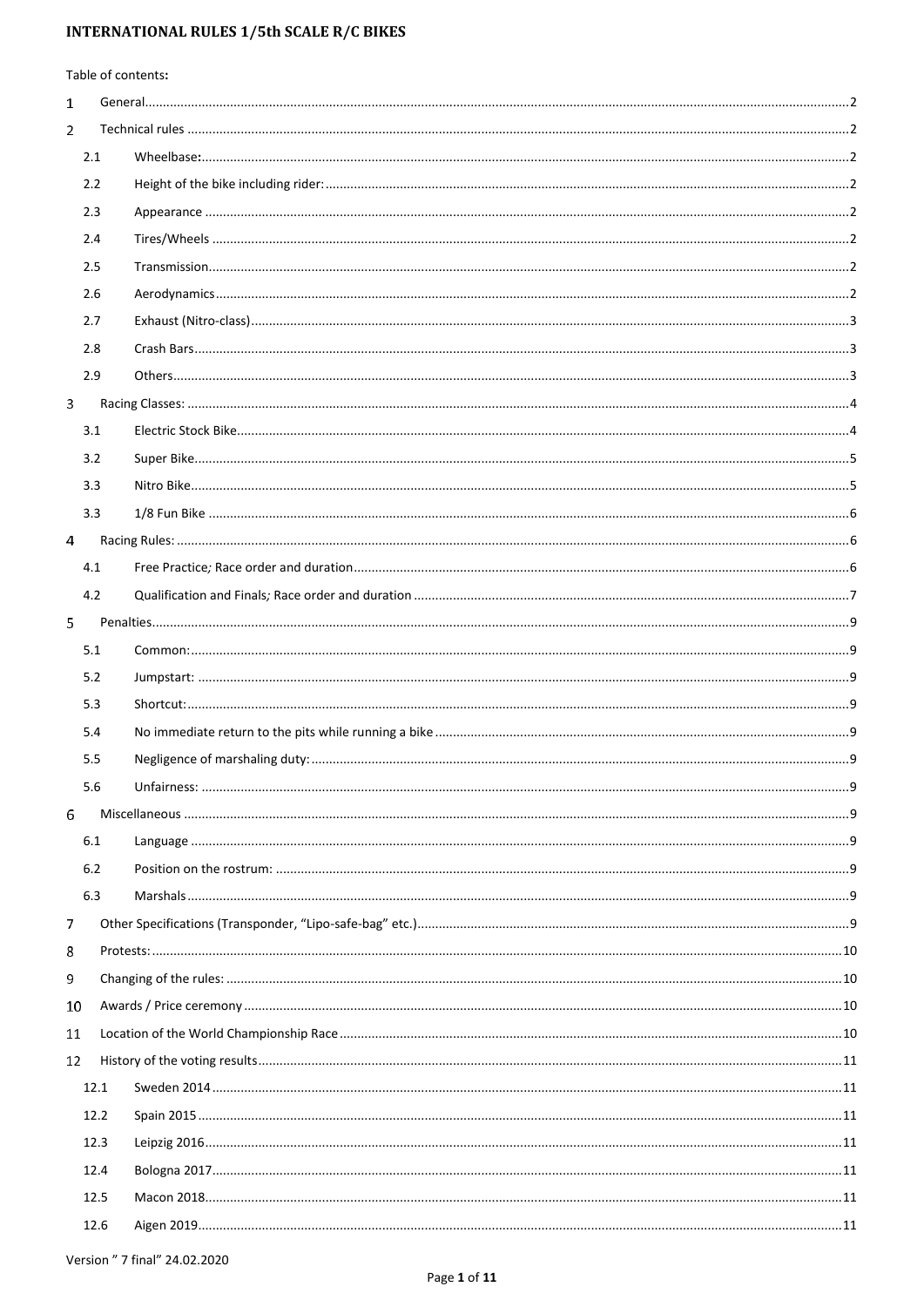#### <span id="page-1-0"></span> $\mathbf{1}$ **General**

The Warm-up and the World Championship shall always start on Sunday and end on the following Saturday. The Track is closed one week before the event for participating drivers. Only R/C motorcycles in 1/5<sup>th</sup> or 1/8<sup>th</sup> scale are allowed to participate in the race.

#### <span id="page-1-1"></span>**Technical rules**  $\overline{2}$

# <span id="page-1-2"></span>2.1 Wheelbase**:**

- Maximum distance between axles: 320mm.
- Minimum distance between axles: 280mm.

### <span id="page-1-3"></span>2.2 Height of the bike including rider:

- Maximum height limit: 300mm.
- Minimum height limit: 240mm.

# <span id="page-1-4"></span>2.3 Appearance

- The global aspect of the motorcycle must be realistic with a complete painted body shell including a painted rider with hands, feet and helmet.
- Fairing, body shell and rider parts must fit a 1/5th scale size.
- During the championship, the rider appearance must be complete for each race start.
- In the area that is used to grab the bike, no cutouts bigger than 8mm ("a finger") are allowed, except for mechanical reasons, like crash bar mounts. If there are a separated rider/upper cowling there are to be no openings in between those parts. This is to avoid marshals getting hurt.

#### <span id="page-1-5"></span>2.4 Tires/Wheels

- The tires must comply with the rules below:
- Specifically designed for 1/5th scale motorcycle use.
- Commercially available.
- In black rubber with the exception of the sidewall.
- New Tires must be available to everyone 30 days before the Warm-Up race.
- Tires must feature an embossed manufacturer ID on the sidewall.
- Every type of tire insert is allowed.
- Foam tires are prohibited.
- Only non-smelling tire additive is allowed except if prohibited by regulations of the track.
- Tire additive has to be applied outside of the pits, in a designated area.
- Tire warmers are allowed for all racing classes.
- Wheels with solid center (e.g. disc) are not allowed.
- Tires that consist of two halves can be split to form a new set, but both sides must be marked.
- 2.4.1 *Rear* wheel diameter (including tire):
	- Maximum limit: 135mm.
	- Minimum limit: 120mm.

### 2.4.2 Front wheel diameter (including tire):

- Maximum limit: 120mm.
- Minimum limit: 105mm.

### <span id="page-1-6"></span>2.5 Transmission

- Chain or belt drive is allowed.
- Direct drive is prohibited.

### <span id="page-1-7"></span>2.6 Aerodynamics

• Any aerodynamic add-on which does not conform to the real aspect of the represented real model is prohibited.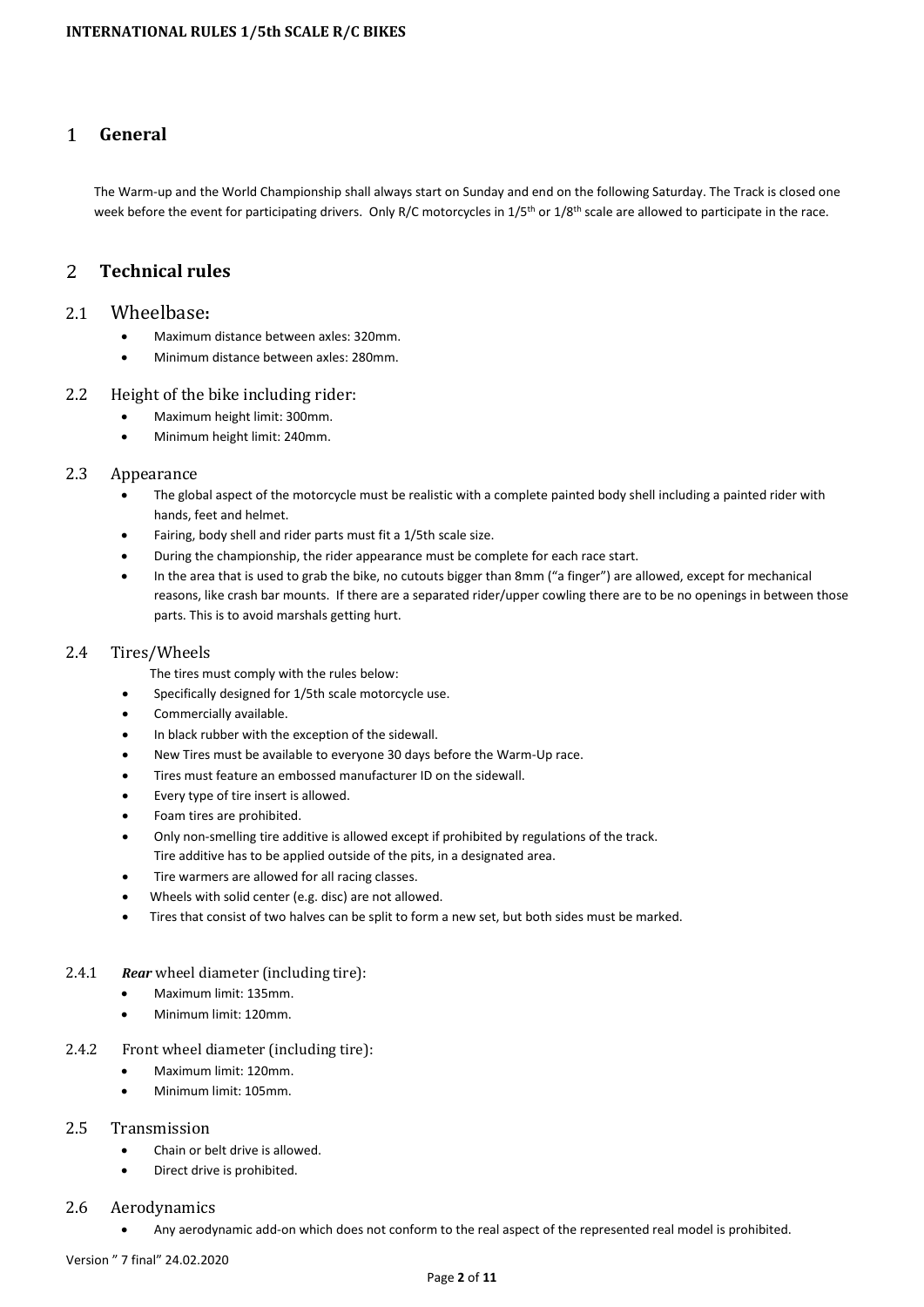### <span id="page-2-0"></span>2.7 Exhaust (Nitro-class)

• The exhaust system must be fitted on the motorcycle in such a way that the risk of injury to mechanics and marshals is minimized.

# <span id="page-2-1"></span>2.8 Crash Bars

- The crash bars must not be dangerous for the marshals.
- The system to fix the crash bars to the chassis must not be articulated (use of hinges, springs, dampers is prohibited).
- The system to fix the crash bars on the chassis can allow adjustment of the length of the crash bar.

# 2.8.1 Allowed systems:

- Standards bars (nylon, steel) with one or two fixing points on each side.
- Wheel based system.
- 2.8.2 Specifications for use of a wheel based system:
	- Maximum wheel diameter: 20 mm.
	- Material of the wheels used as crash bars must not give any adherence to the bike when in contact to the track: wood, steel, hard plastic are allowed while foam or O-rings are forbidden.

# <span id="page-2-2"></span>2.9 Others

- Any kind of devices for stability systems (gyro, optical or other sabilitycontrolling aid …) are prohibited. Launchcontrol and/ or active wheeliecontrol are prohibited. Receiver, servo and/or esc with gyro are prohibited. Servo and esc has to connect directly to the Receiver. Penalization according to the EFRA-rules
- Anything that is not explicitly allowed is forbidden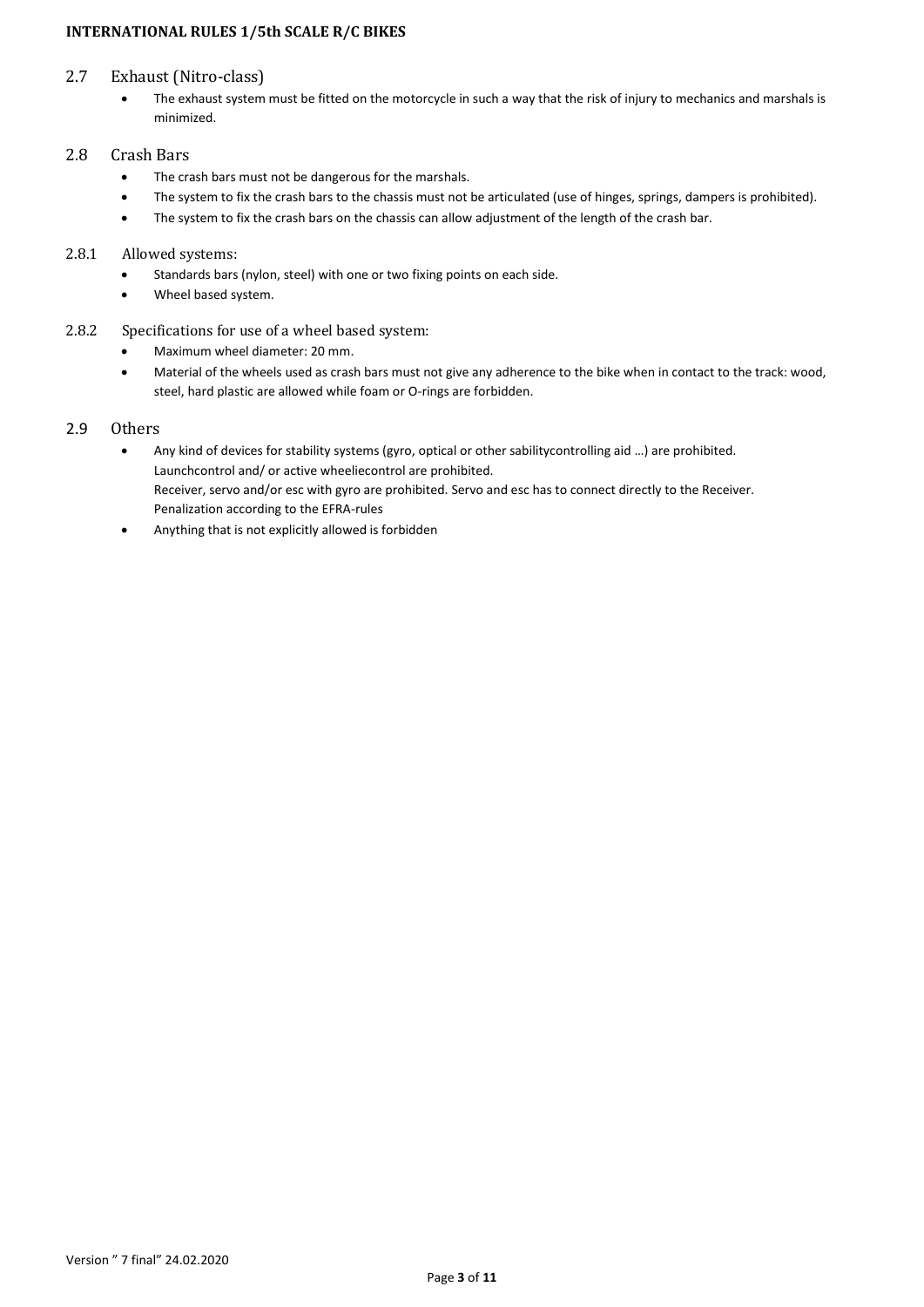#### <span id="page-3-0"></span> $\overline{3}$ **Racing Classes:**

• There are electric Stock and Superbike class as well as Nitro powered bikes.

# <span id="page-3-1"></span>3.1 Electric Stock Bike

| Chassis:          | Choice of the chassis is free. It must be in accordance with the rules described in $\S$ 2.<br>$\bullet$                                                                                                                                                                                                                                                                                                                                                                                                                                                                                                                                                                                      |
|-------------------|-----------------------------------------------------------------------------------------------------------------------------------------------------------------------------------------------------------------------------------------------------------------------------------------------------------------------------------------------------------------------------------------------------------------------------------------------------------------------------------------------------------------------------------------------------------------------------------------------------------------------------------------------------------------------------------------------|
| Motor:            | Motor 1: SpeedPassion 1/10 Competition MMM series 13.5R Brushless #SP000038<br>$\bullet$<br>Position of the timing insert is free.<br>Any modifications of the motor is prohibited.<br>Sensor-Unit: #SP000034<br>Rotor: #RS13802<br>Motor 2: SpeedPassion Competition V3.0 Brushless Motor - 13.5R #138135V3<br>$\bullet$<br>Position of the timing insert is free.<br>Any modifications of the motor is prohibited.<br>Sensor-Unit: #SB218<br>Rotor: #RS13803NA<br>Motor 3: REELY ET BRUSHLESS-MOTOR TC-04 /EB-04 #237096 - Recommended Motor<br>$\bullet$<br>You can find it at http://www.conrad.com<br>https://www.conrad.com/p/model-car-brushless-motor-3650-reely-kv-rpm-per-vo-237096 |
| ESC:              | ESC 1: SpeedPassion Cirtix Stock Club Race ESC #12280<br>$\bullet$<br>ESC 2: SpeedPassion Reventon "Stock Club Race" #SP000048<br>٠<br>Optional Bluetooth module is only allowed during free practice.<br>$\bullet$<br>ESC: REELY BRUSHLESS-REGLER FIGHTER 45A/50A #704788 - Recommended ESC<br>$\bullet$<br><b>REELY</b><br>or 1482944<br>You can find it at http://www.conrad.com<br>https://www.conrad.com/p/model-car-brushless-speed-control-reely-car-series-50a-1482944                                                                                                                                                                                                                |
| <b>Batteries:</b> | Every kind of batteries i.e. NiMh, NiCd, LiPo (also HV) and LiFe batteries up to 7.60 nominal Voltage are allowed.<br>$\bullet$<br>The voltage must not exceed 4.20 volts/cell. Random checks will be made before the start run by race officials, (not<br>during practice). If the battery exceeds 8.40 volts (4.20V/cell) the bike is not allowed out on the track and the driver<br>will have a warning. If this happens more than one time the responsible driver will be disqualified from the race.                                                                                                                                                                                     |
| Weight:           | The minimum admitted weight is 1700 grams<br>$\bullet$                                                                                                                                                                                                                                                                                                                                                                                                                                                                                                                                                                                                                                        |
| Brake System:     | The only braking system allowed is on the rear wheel over ESC brake. Any other system<br>$\bullet$<br>or mechanical brake on front or rear wheel is prohibited.                                                                                                                                                                                                                                                                                                                                                                                                                                                                                                                               |
| Gearing:          | Free<br>$\bullet$                                                                                                                                                                                                                                                                                                                                                                                                                                                                                                                                                                                                                                                                             |
| Tyres:            | According to rule 2.4.<br>$\bullet$<br>Beginning from the qualifying rounds, every driver has to use marked tires.<br>Tire marking can be done between the heats by the technical inspection.<br>$\bullet$<br>2 set of front and rear tires for dry and wet conditions.<br>$\bullet$<br>1 set of front and rear tires for wet conditions. Wet tires are only allowed if the officials call out "rain race".<br>$\bullet$                                                                                                                                                                                                                                                                      |
| General           | The SuperBike top guys (podium finishers) are not allowed to drive Stock for 3 years<br>$\bullet$                                                                                                                                                                                                                                                                                                                                                                                                                                                                                                                                                                                             |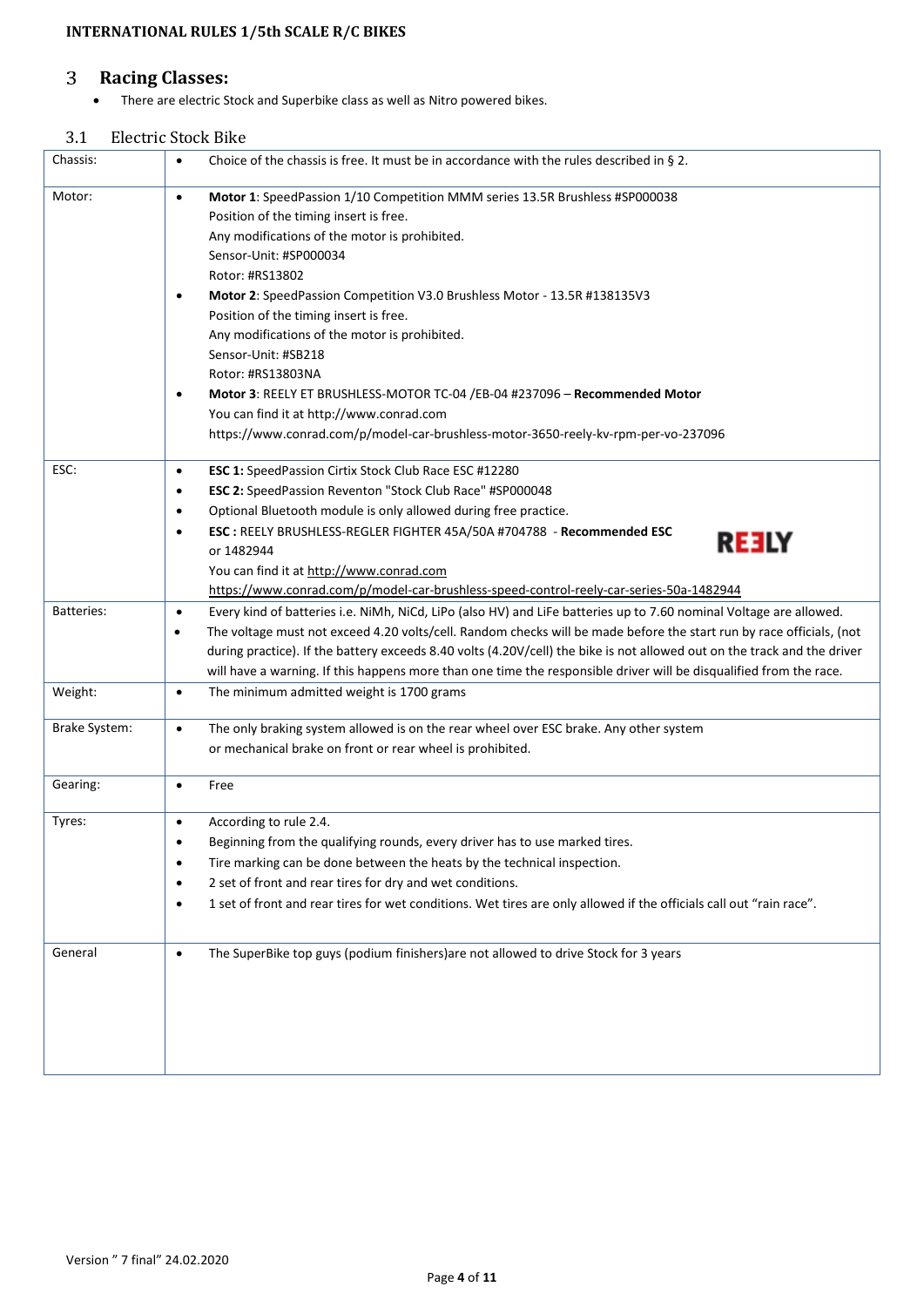<span id="page-4-0"></span>

| Super Bike<br>3.2 |                                                                                                                                                                                                                                                                                                                                                                             |
|-------------------|-----------------------------------------------------------------------------------------------------------------------------------------------------------------------------------------------------------------------------------------------------------------------------------------------------------------------------------------------------------------------------|
| Chassis:          | Choice of the chassis is free. It must be in accordance with the rules described in § 2.<br>$\bullet$                                                                                                                                                                                                                                                                       |
| Motor:            | Any type and size of motor is allowed.<br>٠                                                                                                                                                                                                                                                                                                                                 |
| ESC:              | ESC is free.<br>$\bullet$                                                                                                                                                                                                                                                                                                                                                   |
| <b>Batteries:</b> | Every kind of batteries i.e. NiMh, NiCd, LiPo (also HV) and LiFe batteries up to 7.60 nominal Voltage are allowed.<br>$\bullet$                                                                                                                                                                                                                                             |
|                   | The voltage must not exceed 4.20 volts/cell. Random checks will be made before the start run by race officials, (not<br>٠<br>during practice). If the battery exceeds 8.40 volts (4.20V/cell) the bike is not allowed out on the track and the driver<br>will have a warning. If this happens more than one time the responsible driver will be disqualified from the race. |
| Weight:           | No weight limit.<br>٠                                                                                                                                                                                                                                                                                                                                                       |
| Brake System:     | Mechanical front and rear brakes are allowed.<br>$\bullet$                                                                                                                                                                                                                                                                                                                  |
| Gearing:          | Free                                                                                                                                                                                                                                                                                                                                                                        |
| Tyres:            | According to rule 2.4.<br>$\bullet$                                                                                                                                                                                                                                                                                                                                         |
|                   | Beginning from the qualifying rounds, every driver has to use marked tires.<br>$\bullet$                                                                                                                                                                                                                                                                                    |
|                   | Tire marking can be done between the heats by the technical inspection.<br>$\bullet$                                                                                                                                                                                                                                                                                        |
|                   | 4 set of front and rear tires for dry and wet conditions.<br>$\bullet$                                                                                                                                                                                                                                                                                                      |
|                   |                                                                                                                                                                                                                                                                                                                                                                             |

# <span id="page-4-1"></span>3.3 Nitro Bike

| Chassis:               | Choice of the Chassis is free. It must be in accordance with the rules described in $\S$ 2.<br>٠                                                                                                                                                                                                                                                        |
|------------------------|---------------------------------------------------------------------------------------------------------------------------------------------------------------------------------------------------------------------------------------------------------------------------------------------------------------------------------------------------------|
| Motor:                 | 2-Stroke: maximum size is 3.5 CC<br>٠                                                                                                                                                                                                                                                                                                                   |
|                        | 4-Stroke: maximum size is 10 CC                                                                                                                                                                                                                                                                                                                         |
| Weight:                | No weight limit.<br>$\bullet$                                                                                                                                                                                                                                                                                                                           |
| <b>Brake System:</b>   | Mechanical front and rear brakes are allowed.<br>$\bullet$                                                                                                                                                                                                                                                                                              |
| Gearing:               | Free<br>٠                                                                                                                                                                                                                                                                                                                                               |
| Gear Box:              | 2-stroke engine < 2.11 cm3: gear box allowed<br>٠                                                                                                                                                                                                                                                                                                       |
|                        | 2-stroke engine $\geq 2.11$ cm3: gear box prohibited                                                                                                                                                                                                                                                                                                    |
|                        | 4-stroke engine: gear box allowed                                                                                                                                                                                                                                                                                                                       |
| Tank Size:             | There is no tank size limit<br>$\bullet$                                                                                                                                                                                                                                                                                                                |
| <b>Exhaust System:</b> | Any driver facing an exhaust system failure during a race or timed practice must immediately go back to the pits to<br>$\bullet$<br>have the problem resolved. Further laps with a risky<br>bike and/or noisy engine will make the result of such race invalid after first warning<br>decided by the Race Director or Referee, whose decision is final. |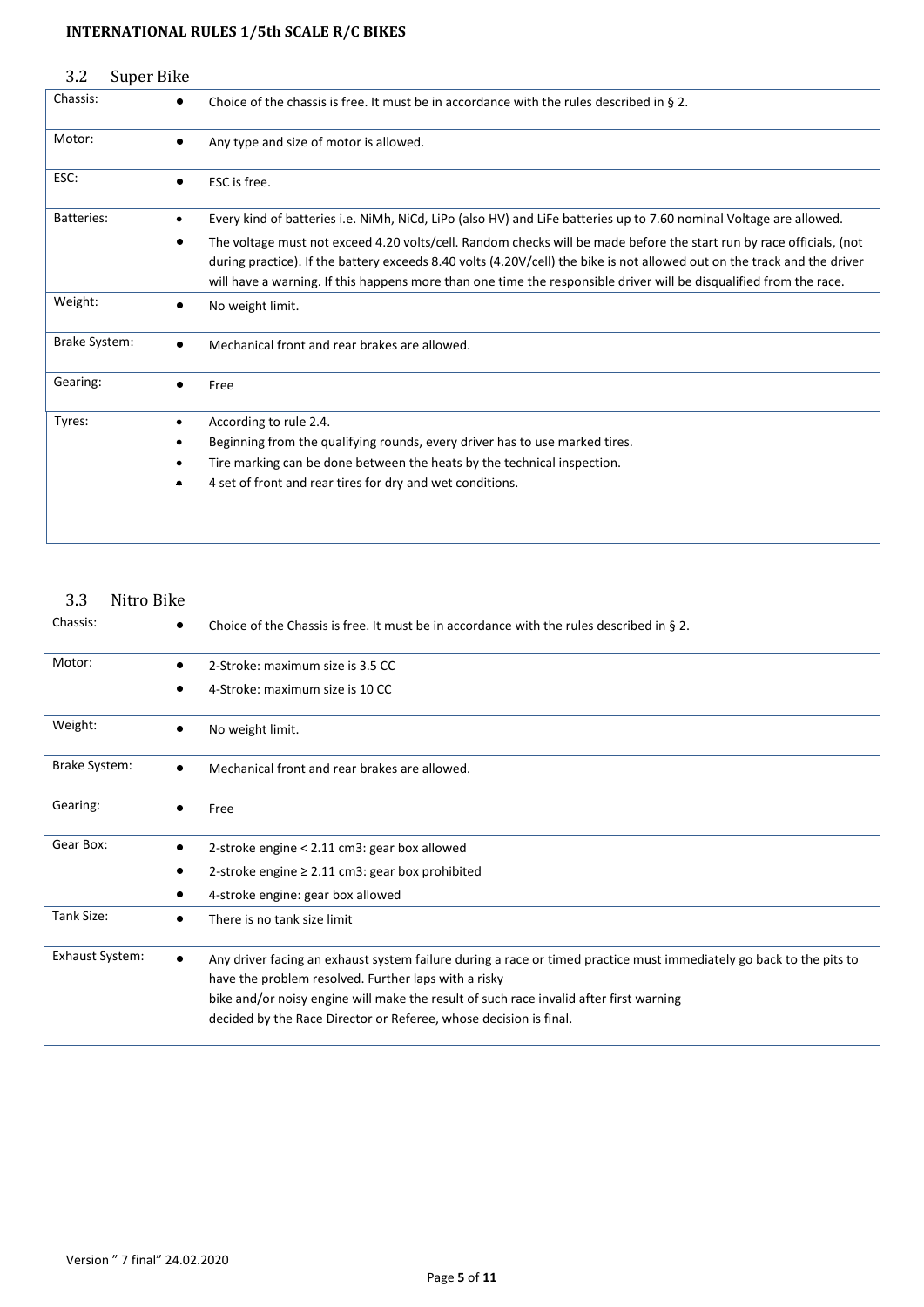<span id="page-5-0"></span>

| 3.3                  | 1/8 Fun Bike                                                                                                                                                                                                                                                                                                                                                                |
|----------------------|-----------------------------------------------------------------------------------------------------------------------------------------------------------------------------------------------------------------------------------------------------------------------------------------------------------------------------------------------------------------------------|
| Chassis:             | Chassis, Fairing, body shell and rider parts must fit a 1/8 <sup>th</sup> scale size.<br>$\bullet$                                                                                                                                                                                                                                                                          |
|                      | Choice of the chassis is free.<br>٠                                                                                                                                                                                                                                                                                                                                         |
| Motor:               | Any type and size of motor is allowed.<br>$\bullet$                                                                                                                                                                                                                                                                                                                         |
|                      | Electric and Nitro Motors are allowed<br>٠                                                                                                                                                                                                                                                                                                                                  |
| ESC:                 | ESC is free.<br>٠                                                                                                                                                                                                                                                                                                                                                           |
| <b>Batteries:</b>    | Every kind of batteries i.e. NiMh, NiCd, LiPo (also HV) and LiFe batteries up to 7.60 nominal Voltage are allowed.<br>$\bullet$                                                                                                                                                                                                                                             |
|                      | The voltage must not exceed 4.20 volts/cell. Random checks will be made before the start run by race officials, (not<br>٠<br>during practice). If the battery exceeds 8.40 volts (4.20V/cell) the bike is not allowed out on the track and the driver<br>will have a warning. If this happens more than one time the responsible driver will be disqualified from the race. |
| Weight:              | No weight limit.<br>٠                                                                                                                                                                                                                                                                                                                                                       |
| <b>Brake System:</b> | Mechanical front and rear brakes are allowed.<br>$\bullet$                                                                                                                                                                                                                                                                                                                  |
| Gearing:             | Free<br>$\bullet$                                                                                                                                                                                                                                                                                                                                                           |
| Tyres:               | Must be Commercially available.<br>$\bullet$                                                                                                                                                                                                                                                                                                                                |
|                      | Size must fit to 1/8 <sup>th</sup> scale size<br>$\bullet$                                                                                                                                                                                                                                                                                                                  |
|                      | No Foam tires allowed<br>$\bullet$                                                                                                                                                                                                                                                                                                                                          |
|                      | Beginning from the qualifying rounds, every driver has to use marked tires.<br>$\bullet$                                                                                                                                                                                                                                                                                    |
|                      | Tire marking can be done between the heats by the technical inspection.<br>$\bullet$                                                                                                                                                                                                                                                                                        |
|                      | 2 set of front and rear tires for dry and wet conditions.<br>$\bullet$                                                                                                                                                                                                                                                                                                      |

#### <span id="page-5-1"></span> $\overline{4}$ **Racing Rules:**

# <span id="page-5-2"></span>4.1 Free Practice*;* Race order and duration

# 4.1.1 Race timing:

Timing / race timing schedule / rolling forward procedure / warning time will be defined and communicated in ADDENDUM.

# 4.1.2 All Classes

- Tracktime: The track should be open in the mornings and evenings before/after the official race schedule for fun driving (based on time limits of local track). Track is closed at lunch time. First day of WC is free practice without groups. Second day of WC is free practice without groups but max. number of drivers on rostrum controlled with numbered cards. Third day in groups.
- To determine the training series, the result of the previous RC Bike World Championship will be used.
- New entrants will be added in alphabetical order at the end.
- The three best laps in consecutive order will give the start positions for qualifying runs.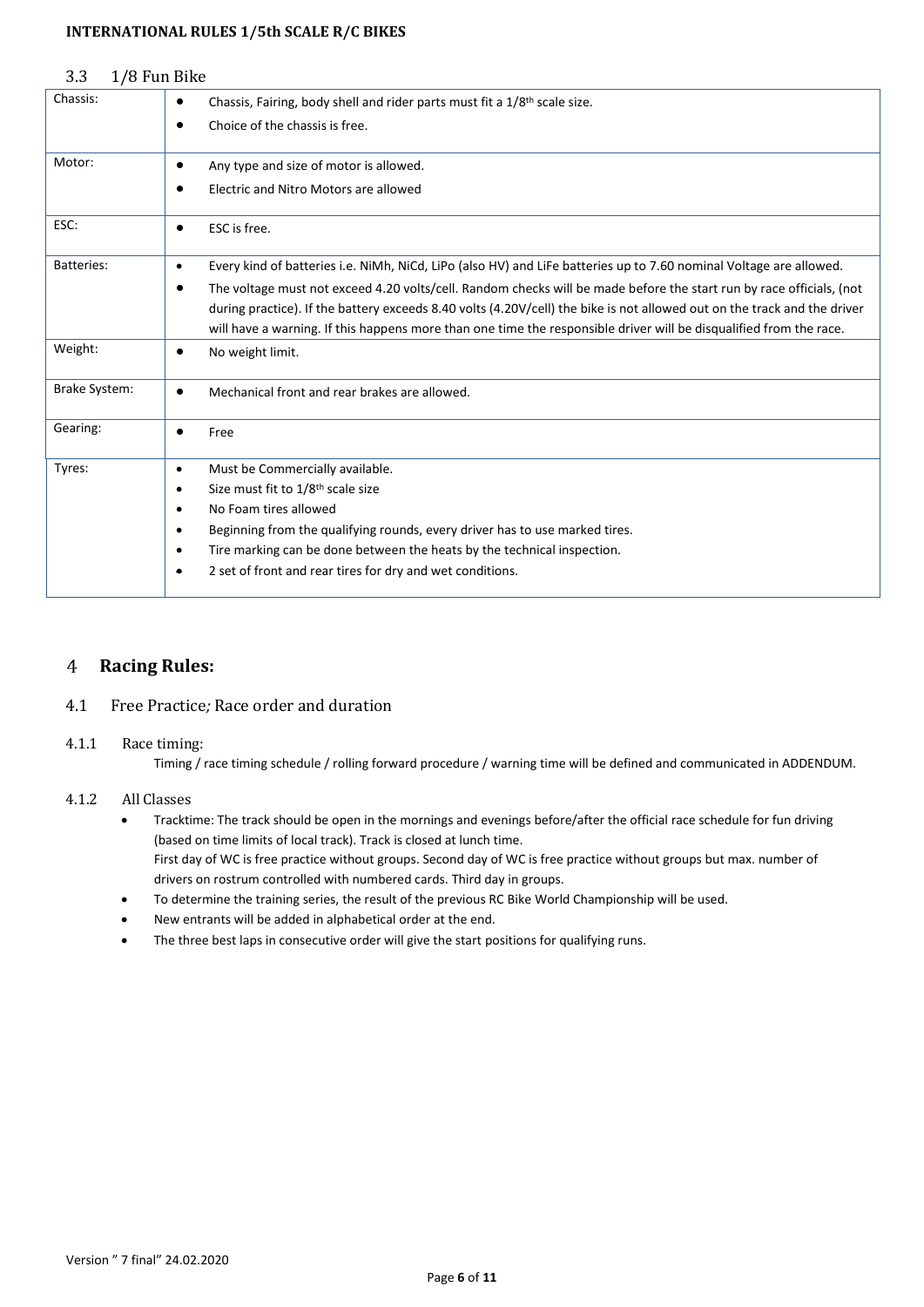# <span id="page-6-0"></span>4.2 Qualification and Finals*;* Race order and duration

### 4.2.1 All Classes

• Training and qualifying runs will be started by in "flying start" type.

### 4.2.2 Electric 1/5 Bikes

### *Qualification:*

- Duration of each qualifying run is 10 minutes.
- Point-system will be used for the total result.
- For qualification the round by round point scheme will be used where all drivers will be awarded points based on their finish against all others for each round. If the ´Round by Round´ qualifying method is used, the number of Rounds to count are as follows:
	- o Six rounds three to count
	- o Five Rounds three to count (Minimum for World Championship)
	- o Four Rounds two to count
	- o Three Rounds two to count
	- o Two Rounds one to count.
	- $\circ$  Less than two Rounds completed event null and void. All other qualifying round scores will be discarded. Qualifying Round has to be completed for any heats in that round to be counted.
- If the intended maximum number of rounds cannot be completed, due to weather or unforeseen circumstances, the number of rounds to count will follow the same format. Fastest competitor (based on laps & time) in each round will score zero (0) points, second place 2 points, third place 3 points, fourth place 4 points and so on. If two (or more) competitors achieve an equal time in any round they will be awarded equal points. The next competitor not included in the tie will be awarded points corresponding to his position in the particular round.

•

- In the event of a tied position the driver with the single highest finishing position in either of the best two rounds that counted will be awarded the tie. In the event of a continuing tie then the laps and times from the best result in points will be compared. The driver with the fastest laps and time will be awarded the tie. In the case of a continuing tie, then the times from the second best scores will be compared.
- •
- When a driver incurs a penalty which results on his time and therefore points in any round being disallowed, then all drivers below the disallowed position will move up one place. (In the event the penalized driver is a tie on obtained points the one with the best time will be lost).
- •
- In order to give drivers an equal chance during qualification, organizer may reseed these drivers that are obviously way above or under the average in their group into a more suitable heat whenever possible.
- •
- Position 1.-10. goes to Final A
- Position 11.-20. goes to Final B.
- Position 21.-30. goes to Final C and so on.

### *Finals:*

- Duration of all finals are 10 minutes.
- Start order will be the same for every final.
- All finals will be driven three times.
- All finals will be started in "Le Mans" type with a 3 meter interval between each bike.
- 30 second warning at which time all bikes must be present for the starter to assemble the grid will be applied. Missing numbers or late arrival at the grid will result in a start from the back of the grid.
- Point system will be used for the finals.
- The winner of a final gets 1 point; the second gets 2 points and so on up to 10 points for the 10th driver. In the event of a tie regarding time in a final, the points will be equally awarded to each driver and the next driver not tying will be given two points more.
- In the event of a tied position the driver with the single highest finishing position in either of the best 2 finals that counted will be awarded the tie. In the event of a continuing tie then the laps and times from the highest finishing position will be compared.
- When some drivers of a final do not run a final, they will be awarded the remaining points in the order of their bike numbers.
- The finalist with the lowest number of points will be the winner of the final.
- The winner determined from the combined A finals will be the World Champion. If the A finals cannot be completed, the awards will be made based on the final Qualifying positions.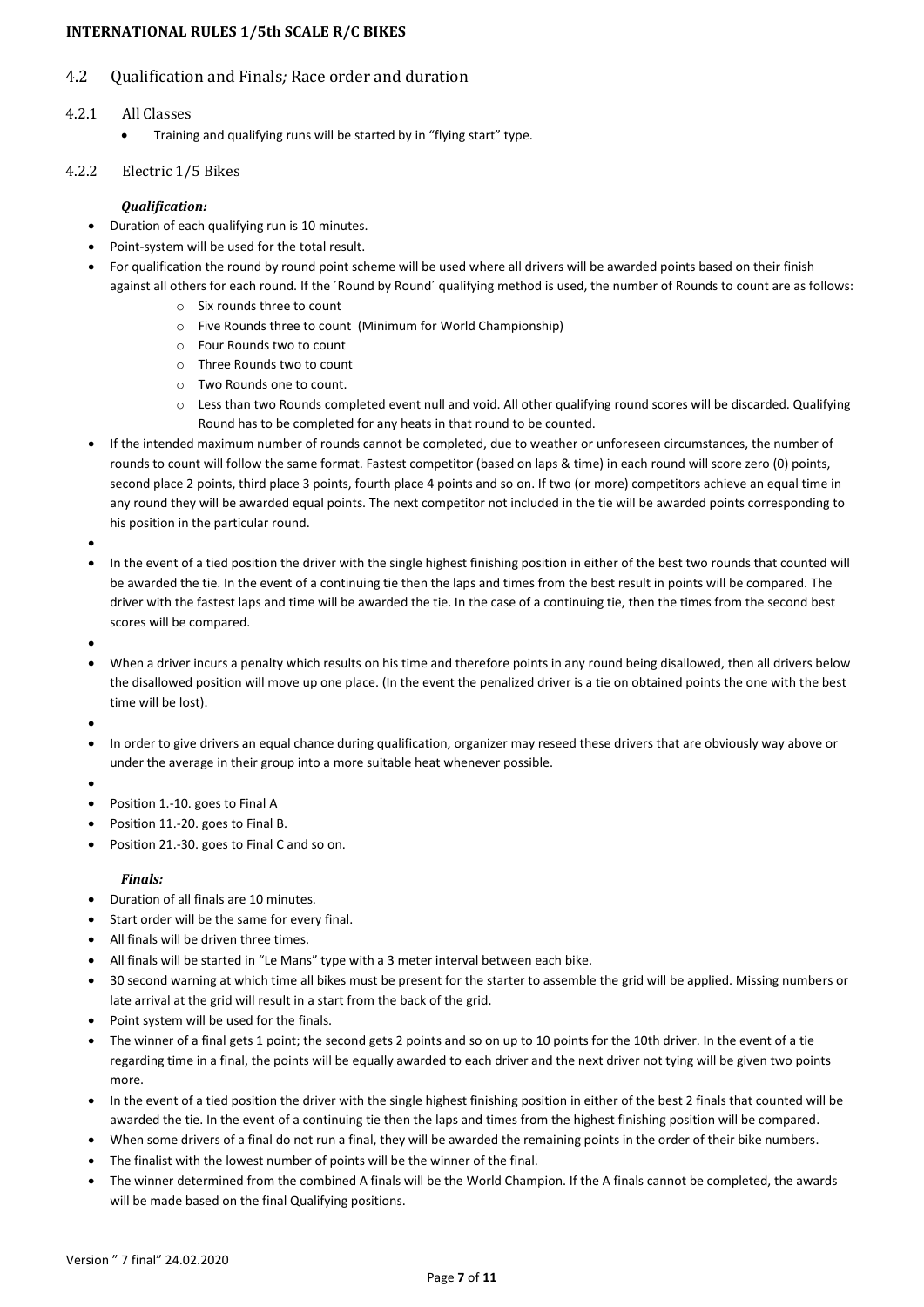#### 4.2.3 Nitro Bikes

#### *Qualification:*

- Duration of each qualifying run will be 10 minutes. The best result counts.
- ODD numbers (1-13) position 1-7 in  $\frac{1}{2}$  "A". Even numbers (2-14) position 1-7 in  $\frac{1}{2}$  "B"
- ODD numbers (15-27) position 1-7 in ¼-final "A". Even numbers (16-28) position 1-7 in ¼-final "B".
- ODD numbers (29-) gets position 1-7 in ⅛-final "A" and so on.

#### *Finals:*

- The main-final will be started in "Le Mans" type with a 3 meter interval between each bike.
- Each sub-final will be started from the start/finish line with mechanics pushing the bike in start order from previous subfinal/qualification.
- 30 second warning at which time all bikes must be present for the starter to assemble the grid will be applied. Missing numbers or late arrival at the grid will result in a start from the back of the grid.
- Sub-finals before semi-finals will be started one-time A and one-time B . The 3 best drivers from each sub-final A and B goes up to the next level (1/32 -> 1/16 -> 1/8 etc.).

#### *Length of finals:*

- All finals are only to be driven once.
- Finals lower than "semi": Duration will be 10 minutes.
- "Semi"-finals: Duration will be 20 minutes with one mandatory refueling stop.
- "Main"-final: Duration will be 30 minutes with one mandatory refueling stop.
- The 4 first semi-finalists of each semi-final A and B moves up to the Final grid to positions 1 to 8
- Position 9 and 10 will be determined by the fastest time of the 12 remaining semifinalists.

### 4.2.4 1/8 Bikes

#### *Practise:*

• After the 1/5 Scale Practise is done, the track should be open only for 1/8 scale bikes for a specified amount of time.

#### *Qualification:*

- Duration of each qualifying run will be 10 minutes. The best result counts.
- 2 qualifying runs should be held on Thursday afternoon, after the 1/5 scale schedule.

### *Finals:*

- Finals are held on Thursday (after Qualification) and Friday, after the 1/5 scale schedule.
- Duration of all finals are 10 minutes.
- Start order will be the same for every final.
- All finals will be driven four times (if timetable allows it).
- All finals will be started in "Le Mans" type with a 3 meter interval between each bike.
- 30 second warning at which time all bikes must be present for the starter to assemble the grid will be applied. Missing numbers or late arrival at the grid will result in a start from the back of the grid.
- Point system will be used for the finals.
- The winner of a final gets 1 point; the second gets 2 points and so on up to 10 points for the 10th driver. In the event of a tie regarding time in a final, the points will be equally awarded to each driver and the next driver not tying will be given two points more.
- In the event of a tied position the driver with the single highest finishing position in either of the best 2 finals that counted will be awarded the tie. In the event of a continuing tie then the laps and times from the highest finishing position will be compared.
- When some drivers of a final do not run a final, they will be awarded the remaining points in the order of their bike numbers.
- The finalist with the lowest number of points will be the winner of the final.
- The winner determined from the combined A finals will be the World Champion. If the A finals cannot be completed, the awards will be made based on the final Qualifying positions.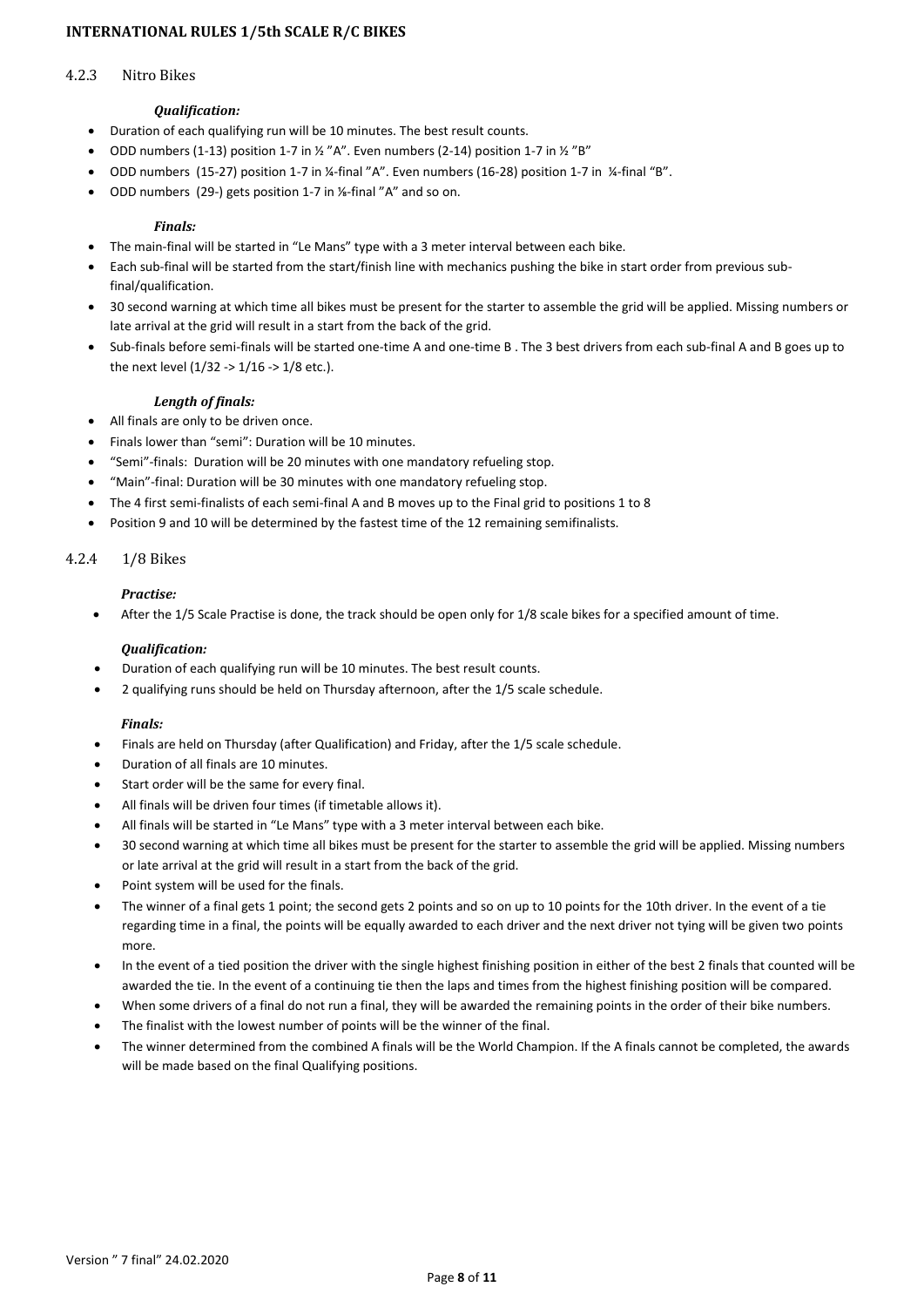#### <span id="page-8-0"></span>5 **Penalties**

# <span id="page-8-1"></span>5.1 Common:

• Depending on the track, it can be quite difficult for RC bikes to pass through the pits. Du to this fact, penalties for Jumpstart, Shortcutting or Unfairness will be applied as time reduction and not with a pass through or stop go penalty.

# <span id="page-8-2"></span>5.2 Jumpstart:

• 10 seconds will be added during the race (qualifying heats and or finals)

# <span id="page-8-3"></span>5.3 Shortcut:

• 1 lap will be reduced during the race (qualifying heats or and finals)

# <span id="page-8-4"></span>5.4 No immediate return to the pits while running a bike

Experiencing a failure, risk for marshals "physical integrity" (exhaust system failure, burning batteries...):

• Cancellation of the heat after first warning.

# <span id="page-8-5"></span>5.5 Negligence of marshaling duty:

• 1 lap will be reduced from the best race.

# <span id="page-8-6"></span>5.6 Unfairness:

• 10 seconds will be added during the race (qualifying heats or and finals).

#### <span id="page-8-7"></span>**Miscellaneous** 6

# <span id="page-8-8"></span>6.1 Language

• Official Language during the Event is English.

# <span id="page-8-9"></span>6.2 Position on the rostrum:

• Starting at the finals the fastest driver after qualification choses his/her position on the rostrum, then the second fastest, then the 3rd fastest and so on in consecutive order.

# <span id="page-8-10"></span>6.3 Marshals

- Marshal technique, duties and etiquette will be specified at the drivers briefing at which attendance is mandatory for all entrants.
- Marshals must wear high visibility jackets and security gloves. Fluorescents jackets and gloves will be provided by the organization and are available at each marshalling point.
- Marshals must recover and launch the machines as instructed at Drivers Briefing.
- Marshals must be in place by the announcement of 2 minutes prior to race start, and remain in position until Race Control indicates that the race is over and all vehicles have finished.
- Penalties (ranking of penalties at discretion of the Race Director from time penalty to exclusion of the meeting) will be made for being late or absent at the marshal position or leaving the marshal before the "Race-Over-Signal". The race will not start before every marshal is in place.

#### <span id="page-8-11"></span>7 **Other Specifications (Transponder, "Lipo-safe-bag" etc.)**

- Every type of remote control which is commercially available is allowed if it is according to the rules for radio equipment used in the country of the World Championship.
- Use of a personal transponder is mandatory. The same transponder number can be used in different categories.
- Repairs of a damaged model on the race track is strictly prohibited.
- Always follow the assignments of the race director.
- Each bike goes directly from the track to the technical inspection after each race.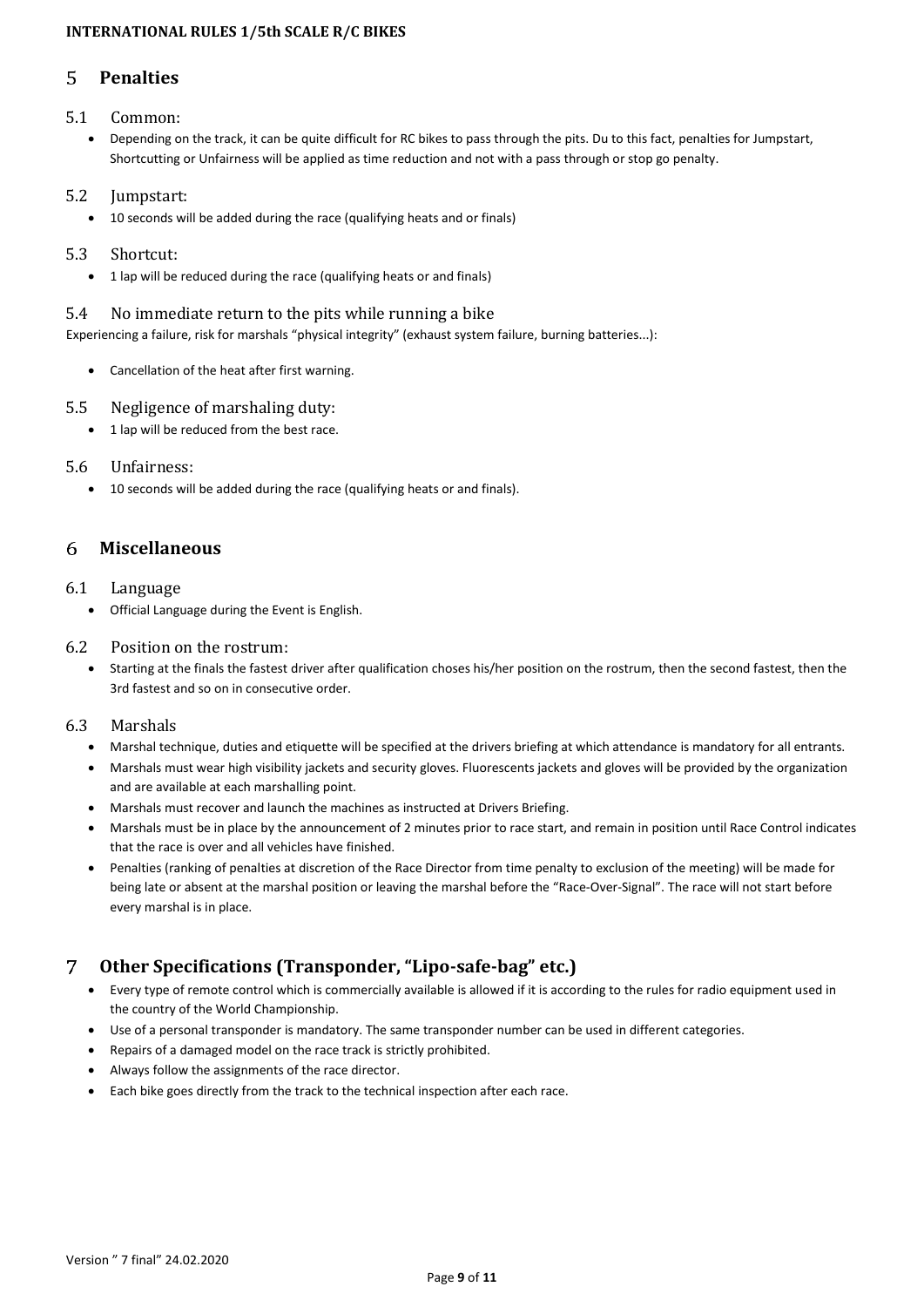#### <span id="page-9-0"></span>8 **Protests:**

- Appreciation is to give the drivers the possibility to demand on the adherence by the rules.
- The Team manager committee will decide about the submitted protests by simple voting.
- Protest can only be submitted by the concerned driver. Protest must be submitted written and at latest 15 minutes after the affected run. The protest must be submitted to the own Team manager first.
- The Team manager informs the Race director and he will call a Team manager Meeting.
- Protest charge is € 25.00 (twenty five euro).
- If the protest is declined by the Team managers, the protest charge will be deducted.
- If the protest is approved, the protest submitter will get the protest charge back.
- Against this decision no more protest is allowed.
- The decision of the Team manager committee is final.
- Protests must be decided immediately by the Team manager Committee.

*For example: There is a protest because of violation against the rules in 1/8 Final B. If the decision is positive the up climbers would change. That means the decision must be made before the start of the 1/4 final B.*

#### <span id="page-9-1"></span>9 **Changing of the rules:**

• Changing the rules during the event is prohibited.

# <span id="page-9-2"></span>**Awards / Price ceremony**

### *Electric Bikes*

• Prices to all 10 A-finalists and top 3 for the lower finals will be given.

#### *Nitro Bikes*

• Prices to all the main finalists will be given.

# <span id="page-9-3"></span>**Location of the World Championship Race**

- Every Country has the right to apply for hosting the World Championship.
- The Application should be given to the Team Manager of that Country, who will present it at the Team Manager meetings.
- Locations for World Championship races are fixed two years ahead (so in 2015 the host for the race in 2017 will be decided)
- If more than one Country applies to host the race, Countries that did not have a World Championship race in the past are prioritized. If all Countries that apply already hosted a race, the Country whose race was farther in the past is prioritized.
- The choices will be presented to their drivers by the Team Managers, and the results will be voted in the Team Manager Meeting.
- History of past World Championship Races:
	- 2006: England
	- 2007: Italy
	- 2008: Spain
	- 2009: Germany
	- $-2010$ ; France
	- 2011: Switzerland
	- 2012: San Marino
	- 2013: Austria
	- 2014: Sweden
	- 2015: Spain
	- 2016: Germany
	- 2017: Italy
	- 2018: France
	- 2019: Serbia
	- 2020: Covid break
	- 2021: Covid break
- Confirmed future races
	- 2022: Germany